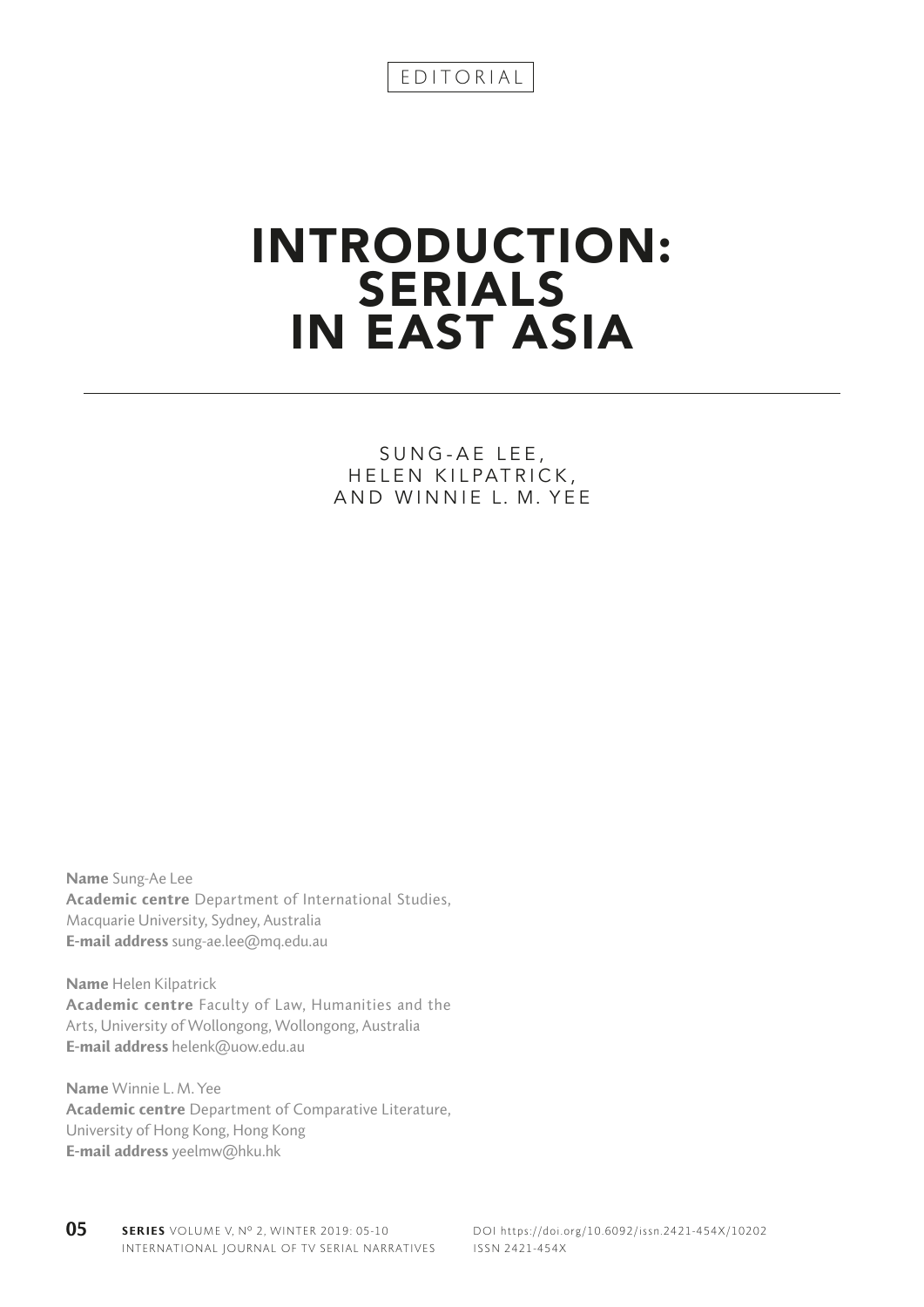This special issue of *Series* offers an introduction to the television serial industry that has flourished in East Asia over the past half century and has engaged millions of viewers across China, Japan, South Korea and Taiwan, amongst others. Serials from South Korea and Japan are frequently sold to other countries and dubbed or subbed into other languages, and thus reach large audiences in countries such as Indonesia, the Philippines or Vietnam. It is also common for a serial to be remade elsewhere – perhaps the best known of these is the cluster emanating from the Japanese manga serial *Hana Yori Dango* (Boys Over Flowers) by Kamio Yoko, serialized from 1992 to 2003. It was adapted as a live action television serial in Taiwan in 2001 as *Meteor Garden,*<sup>1</sup> as *Hana Yori Dango* in Japan in 2005, as *Boys Over Flowers* in South Korea in 2009, as *Siapa Takut Jatuh Cinta* (Who's Afraid of Falling in Love?) in Indonesia in 2017, and as a remake of *Meteor Shower* and *Meteor Garden* in China in 2009 and 2018, respectively. The cross-border interest that accompanies such movements also supports drama-themed tourism, as fans of particular serials seek to visit places where favourite scenes were filmed. Such tourism has been cultivated as an element of the 'Korean wave', for example – after the great success of the historical drama series *Dae Jang Geum* (also known as *Jewel in the Palace*) in 2003, a *Dae Jang Geum* theme park was opened in 2004 and remained open to the public until 2014 (it continues as a site for subsequent historical dramas). Informal tourism is also popular, and more recently online sites have carefully documented every filming location in Korea and Quebec that appears in *Dokkaebi: The*  Lonely and Great God (2016-2017).<sup>2</sup> A visit to such a location enables visitors to imaginatively embed themselves within the serial by replicating an action or gesture performed there by their favourite characters and recording it on camera.

Despite the massive popularity of television serials across the region, they remain virtually unknown in the West and have received almost no scholarly attention. The seven articles that follow here deal with a tiny sample of the vast number of drama serials that have been produced. $^3$  They can-

not illustrate how East Asian television drama represents all possible serial genres, although serials are in general not concerned to be generically 'pure' but choose to blend genres in order to tell their stories in the most effective way. Across their range, these serials comprise legal dramas, detective fiction, historical period drama, medical drama, science fiction, teen rom-com, and others. Television serials are mostly tied to realist representation, even in historical period drama, but there has been an increased interest in fantasy in recent decades. Fantasy may be located in exotic supernatural or parallel worlds but is more likely to employ stories from mythology and folklore. In addition to blending genres, serials from different countries will, unsurprisingly, differ modally: for example, Japanese serials lean toward realism, whereas realism in Korean serials is predominantly depicted as melodramatic.

A crucial issue in discussion of East Asian serials is the distinction between *serial* and *series*. The basic distinction here is that made by John Fiske: a series relates a gathering of stories, each of which is contained within a discrete episode, while a serial is constructed as continuous storylines – normally more than one – that continue through each episode (Fiske 1987: 150). From the beginning of their production, East Asian narrative serials have a scheduled definite endpoint and, in comparison with the self-contained programs in American series, for example, would fall within a loose construction of a 'mini-series' or 'limited series' with one continuous storyline. The programs discussed in the following articles range in length from the five episodes of the 2008 Hong Kong mini-series *The Trading Floor* to the forty episodes of both *The Greed of Man* (Hong Kong, 1992) and *Guardian* (China, 2018). There is no meaningful median figure, as the four production industries discussed here have different conventions. Japanese serials, also known as *doramas*, usually comprise ten to fourteen one-hour episodes, in which one story runs throughout the episodes and thus character and situation can be explored more deeply than in a series made up of discrete episodes. The most common duration of Korean serials is sixteen one-hour episodes, although longer serials are not uncommon and a very popular program that has not been pre-produced can have two or more episodes added. At the time of writing, China has the longest running serials, with forty episodes each of forty-five minutes the median length. However, the crucial point is that all of these programs are not series but serials with one main narrative arc. The live-action Japanese fantasy serial *Guardian of the Spirit* (22 episodes, 2016-2018) is thus framed by the quest of female hero Balsa to protect Prince Chagum from the as-

<sup>1</sup> Because of the long timespan over which a manga serial can extend, and the inclusion of many self-contained episodes without any connection to other parts of the series, it is not unusual for intermedial adaptations to appear before the original series has concluded.

<sup>2</sup> For example: http://www.flyhoneystars.com/2016/12/26/filming-location-goblin-the-lonely-and-great-god/; http://pheurontay.com/drama-goblin-filming-locations/; and https://myhungrypress.com/goblin-filming-sites/.

<sup>3</sup> The online site 'Dramaload' (http://www.dramaload.se/drama-list/) enables viewers to watch or download around 850 South Korean drama serials produced since 2000 and here made available subtitled in English. The list is far from comprehensive and represents only one country in the region.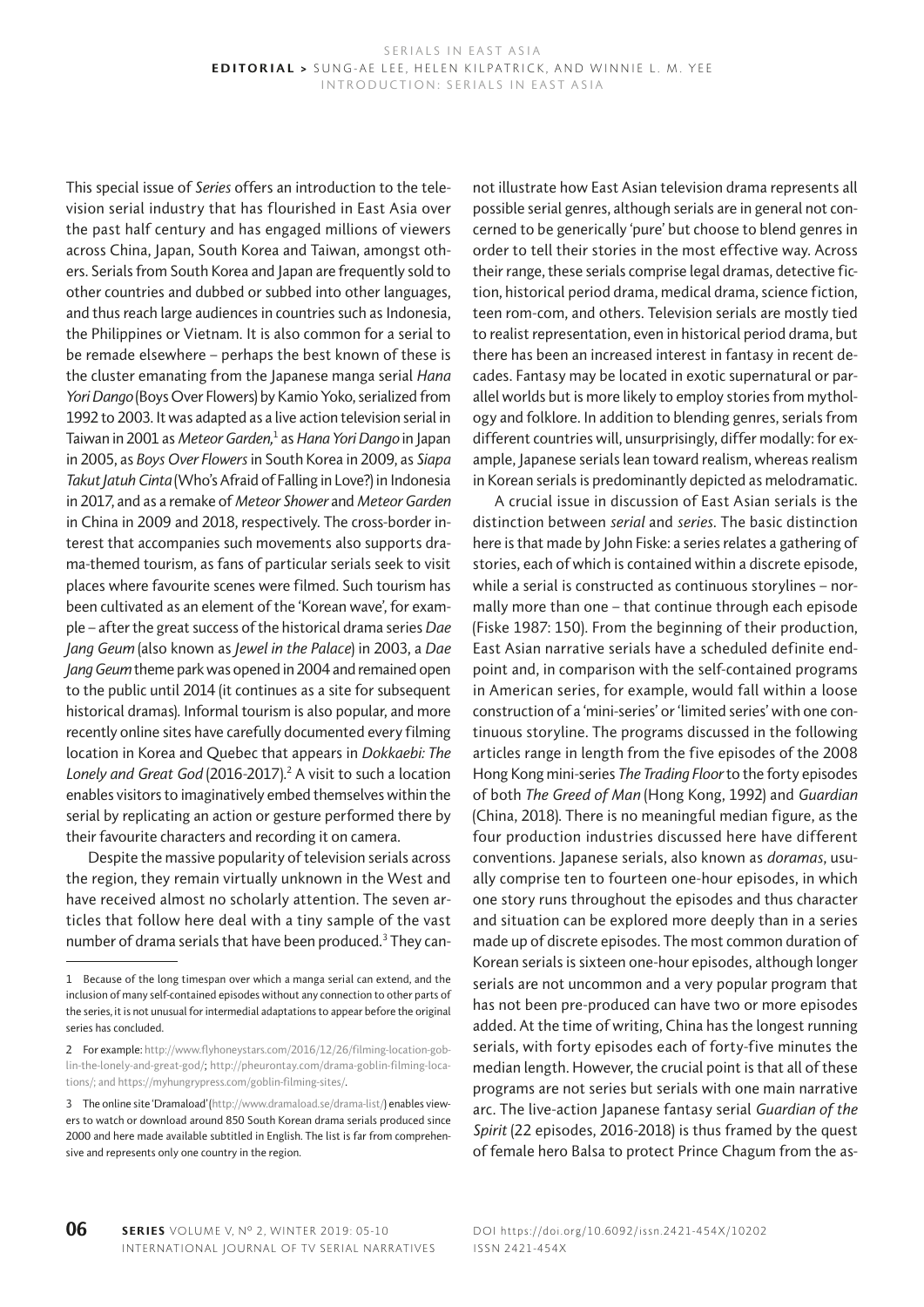sassins who seek to kill him, but the building blocks of the narrative are discrete episodes. *Guardian of the Spirit*, like the Korean serial *Let's Fight, Ghost* (2016), works within a structure in which, according to Jason Mittell (2015: 19), plotlines are centred on series-long arcs while still offering episodic coherence and resolutions.

This principle of the integrity of episodes within an overarching frame is overtly disrupted in *Dokkaebi: The Lonely and Great God* by spreading a segment within a micronarrative across two episodes. A self-reflexive example appears within a recurrent story-line involving attempts by the greedy aunt of Ji Eun-Tak, the female protagonist, to find Eun-Tak's bankbook and gain access to the money from her mother's life insurance. In Episode 2 the aunt attempts to get rid of two buffoonish loan sharks by telling them about the bankbook, and so they kidnap Eun-Tak as she leaves school. The episode concludes on a country road with an exaggeratedly dramatic cliffhanger when Kim Shin and the *jeoseung saja,*<sup>4</sup> the two immortal male leads, appear in order to rescue Eun-Tak. The rescue is accomplished in the first eight minutes of Episode 3 in a segment which is one of the serial's funniest: its melodramatic comic mode combines action, the characters' appearance in long black coats (which instantly became the pinnacle of Korean fashion) and dissonant contrasts on the soundtrack to hilarious effect. This organization of the constitutive elements of the fiction illustrates the great potential of interweaving multiple story strands within serial structure.

Seriality is inherent to fiction, a fact which is underscored by the intersections of the lives of the immortal characters in *Dokkaebi* with the short lives of humans, some of whom appear in subsequent reincarnations. Such effects of serial transformation of narrative embed the audience within the pattern consisting of a present action which is also a component of the drive toward an eventual outcome. The embedding effect then further induces its audience to become co-author of the serial by speculating about the as yet undisclosed past and possible futures (Oltean 1993: 11). As Veronika Keller shows in her study of music (this issue), musical motifs are another device that may link episodes within the larger structure. A further aspect of audience embedding is the extensive appearance of product placement in serials across East Asia, by now an old phenomenon but increasingly essential to the funding regime of production. Manya Koetse (2019) points out that a strong current trend in the Chinese

advertising and marketing industry is to develop branded content deals with television programmers and other relevant sectors. Koetse argues that although product placement can alienate viewers if it is overly intrusive, it can also provide them with "a sense that they've become some sort of an insider, that they are part of the story. Chinese audiences appreciate that feeling of familiarity in the programs that they watch" (Koetse 2019: n.p.). Fans can also respond to product placement by seeking to embed themselves more deeply by means of drama tourism to cafés or shopping centres that appear in a serial. In a clip posted on YouTube, Limpeh from Singapore and Indra from Indonesia together visit the *BBQ Olive Chicken* café in which many scenes in *Dokkaebi* are set. As they enter, Limpeh affirms, "It is always such a very magical feeling to come into one of the actual places you've seen in the drama", although they are a little disappointed that they are unable to sit at a particular table featured in the serial and have their photos taken.<sup>5</sup> The makers of *Dokkaebi* at times treat product placement self-reflexively and humorously, as when, having fallen in love with the proprietor of the chicken outlet, the *jeoseung saja* visits every evening to buy takeaway chicken, even though he is vegetarian, and displays it to viewers as if he is in an advertisement.

On a larger scale, audiences may engage with a serial on the basis of familiarity when it is an adaptation of a pre-text that exists on one or more media platforms. Three of the serials discussed in the following articles are intermedial adaptations: *In This Corner of the World* (Japan), *Guardian of the Spirit* (Japan), and *Guardian* (China). Audiences often view an adapted work not as a potentially unique creation but as a secondary product inevitably inferior to the original because it cannot replicate the primary act of creation which brought forth that original. In his analysis of *In This Corner of the World* – the manga (2008-2009), the anime film (2016) and the nine-episode television serial (2018) – Mitsuhiro Yoshimoto explores the notion of fidelity in relation to three multimodal platforms. He argues that the basis for such a discussion is not a matter of priority, or the relative importance of each medium, but of the possibile comparisons between texts produced in two different types of media. What common elements exist that might enable comparison? He argues that manga and anime have a close affinity as aesthetic media, but whether a particular adaptation is faithful to its original cannot be discussed by simply interpreting their semantic core (meanings) or comparing perceptual similarities

<sup>4</sup> A *Jeoseung Saja* ('Afterlife Messenger') is a Korean psychopomp who guides newly deceased souls down the road that leads to the afterlife.

<sup>5</sup> https://www.youtube.com/watch?v=j99pLVnHX14 (last accessed 06-11-19).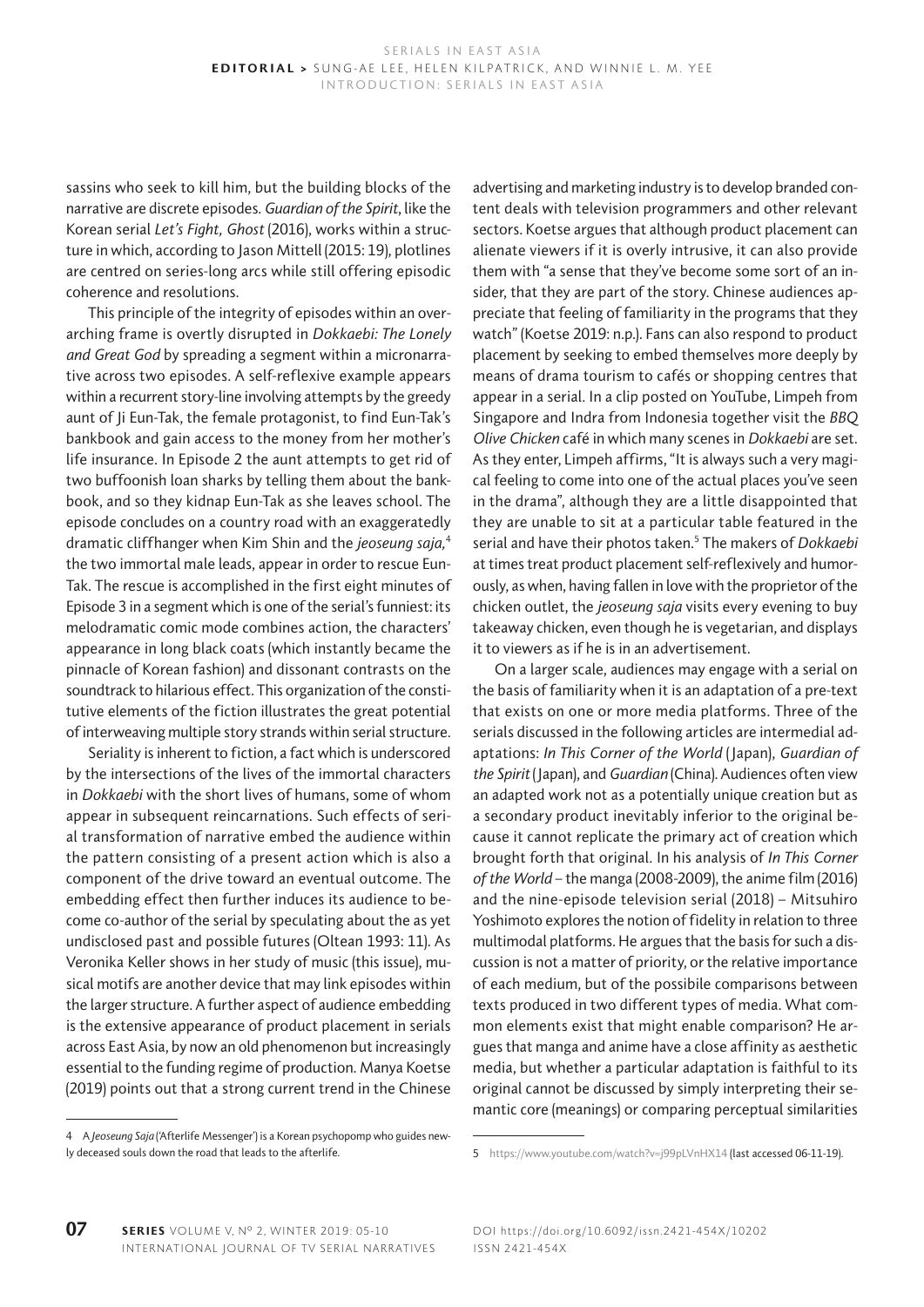(stylistic features). The idea of fidelity has little to do with measurement of the degree of resemblance or interconnection between individual textual elements, but instead needs to address the relationship of the original and the adaptation in terms of a process of structural transformation of one semiotic system into another. For Yoshimoto, the aim of adaptation is not to faithfully replicate the original in a different aesthetic medium but to produce a new work by creatively using the result of a close reading of the original. He argues that creative freedom exercised without "accurate reading" produces a new work derived from the original but not an adaptation and thus finally concludes that although the TV adaptation of *In This Corner of the World* is a well-made drama it is a lesser work than its predecessors because of a lack of artistic self-consciousness – that is, it fails to adapt the reflexivity of the original manga and the anime version either faithfully or creatively.

Helen Kilpatrick offers a different perspective on adaptation, arguing that viewer familiarity with the pre-texts of *Guardian of the Spirit* (novels and/or anime) is countered by the introduction of different narrative techniques from those encountered previously, techniques which demand different 'reading' strategies, such as the more complex ways in which characters' viewpoints and motivations need to be pieced together by viewing audiences. Such narrative strategies add a further dimension to the serial's fantasy genre and replacement of the usual masculine samurai hero with a warrior heroine to produce affective engagement with gendered positionings, especially a deconstruction of dominant patriarchal ideologies. Employing an analytic approach grounded in cognitive narratology, Kilpatrick demonstrates how the serial's narrative techniques prompt viewer mental processing with regard to cultural schemas and scripts of, for instance, male/ female roles in family relationships, women's participation in the employment sector, and marriage and childbearing. Focusing on the four episodes of the First Season (2016), which introduce the series' main tropes, she thus argues that *Guardian of the Spirit* is a model of how a drama series can interrogate some of East Asia's dominant masculinist discourses by subverting dominant gender binaries and by provoking deep consideration of the main female protagonist's rejection of conventional feminine, familial and employment roles within Japan's conservative and stratified social milieus.

Yue Wang explores a different kind of issue in adaptation and active audience engagement in an examination of the drama serialization of *Guardian*, an online Chinese *danmei*  novel. *Danmei*, or Boys' Love (BL), is a genre of male-male ro-

mance created by and for women and sexual minorities (Yang and Xu 2017: 3). During the adaptation process the drama's production team heavily expurgated the content of the story in an apparent attempt to evade the heavy censorship likely to be imposed by censors. In Chinese (post)socialist ideology homosexuality has been considered a violation of the patriarchal heterosexual family, supernatural narratives have been viewed as backward superstitions, and socially wronged lower-class members are seen as a threat to social stability. The "top-down expurgation" elides homosexuality by emphasizing brotherhood and replaces supernatural and fantastic tropes such as ghosts with science fiction devices. The response of fans of the novel to the expurgation has been active and creative, so that the adaptation of *Guardian* and its reception have become a battlefield of strategic compliance and resistance, where economic demand and political power, modern liberal attitudes toward gender, sexuality, and equality and traditional values concerning harmony, conformity, and authority contest and negotiate. In a remarkable performance of participatory pop culture, fans of the novel, who call themselves "Guardian Girls", creatively utilise a subversive strategy in their comments, artworks, and fictions, and these strategies together with their affective investment actively dismantle the monopoly of official discourse that aims to silence the marginal outcasts and maintain order. The fans' "bottom-up subversion" indicates the increasingly visible feminist and queer desire for alternative content in Chinese media, where representations of heterosexual romance subservient to the patriarchal ideology have long dominated the screen.

Moving away from adaptation of successful pre-texts, and focusing on a sub-set of a Korean genre she calls "the supernatural serial", Sung-Ae Lee examines how in the 21<sup>st</sup> century South Korean television drama has turned to folklore and folkloric supernatural tales as media for humour and social critique. Shared scripts (models we construct to make sense of people and things in the world) have evolved that constitute intertextual linkages amongst the supernatural dramas, especially in the modifications of and additions to Korean folklore about supernatural beings with which audiences can be assumed to have some familiarity. Supernatural serials may draw on a range of non-human or undead characters, but Lee considers a group in which each serial has a ghost and a ghost seer as one of the principal characters, and each blends ghost story with other genres (especially romantic comedy, bromance, school story, crime story, and culinary drama). This blending is used to foreground the plight of characters who are marginalized and alienated from mainstream society.

DOI https://doi.org/10.6092/issn.2421-454X/10202 ISSN 2421-454X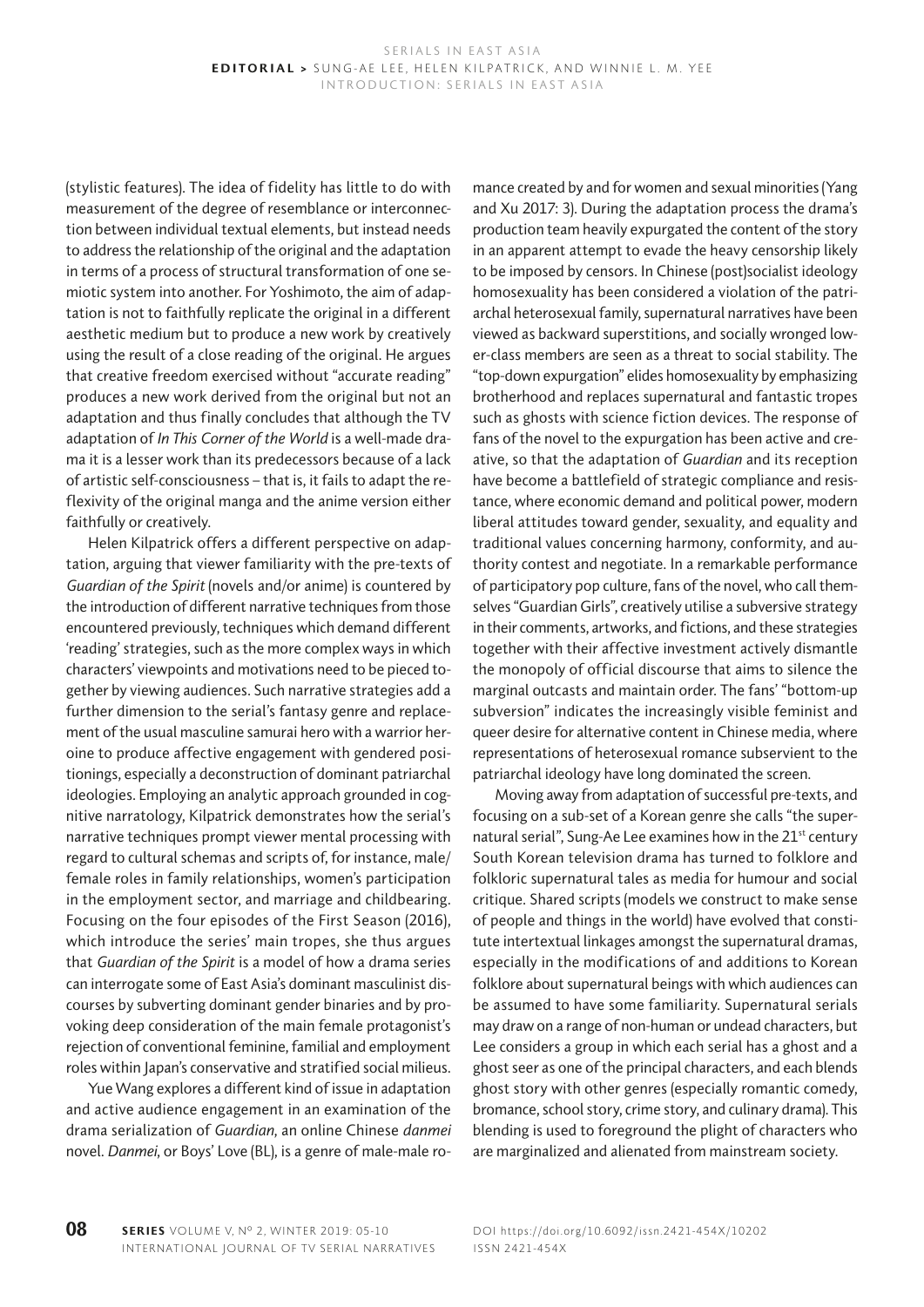The serials on which Lee focuses were all made for cable television, so the potential audience is smaller than for public broadcast channels, but writers and directors for cable television will at times address their audience as a more discerning one – for example, by including more intertextual and metacinematic jokes or by offering audiences viewing stances in which strong empathy with characters interacts with a more analytical perspective. Because Korean dramas usually have a single director and a single screenwriter they are apt to be internally consistent in narrative and directing styles, a strength which is further enhanced by a trend to move away from live production towards complete or partial pre-production. The benefits are evident in areas such as the use of exotic overseas settings, high production values, sophisticated special effects, and outstanding soundtracks (see also Veronika Keller's analysis of pop music in Korean serials in this issue).

The telling of ghost stories as a medium for social critique aligns "the supernatural serial" with a general concern with social problems in East Asian television serials. Such concern appears across all genres but is readily associated with realism. In her discussion of the Japanese serial *Woman* (2013, 11 episodes), Forum Mithani argues that reimagined nostalgic images of motherhood and rural childhood in the serial explore the contradictions inherent in these images. The technical aspects of the production turn on a visual style employed in other cultural products which engage in nostalgic depictions of the post-war past. Scenes were characteristically filmed in natural light with only one camera, and a fixed focal length was preferred to zoom. The soft "real life" lighting, shallow depth of field and extensive use of close-ups help create the illusion that viewers are part of the drama and intimately connected with the characters' thoughts and feelings. Viewers thus feel comfortable with a nostalgic fantasy that seems real.

The images represent nostalgia for a past that never existed, but was invented in the years after World War 2 in response to anxieties over the rapid social changes Japan was experiencing during the process of modernization. Mithani suggests that these idealizations of a native place centred on a devoted, benevolent mother have been principally the conceptions of male scholars, intellectuals and producers of culture, and recent attempts to revive them reflect a dissatisfaction with the weakening of Japanese masculinity in an era of economic decline and job insecurity. Where men look to the past as a bulwark against an uncertain future, women in contrast now strive to change their circumstances by

achieving equality in the home as well as the workplace and do not wish to embrace the nostalgic conception of motherhood and home. Counterpointed narratives in *Woman* which depict a warm maternal embrace and then deconstruct that representation disclose that the pseudo-nostalgic maternal ideal is implausible in contemporary society.

Winnie Yee argues that television serials in Hong Kong have a long history of realist story-telling, and while television stations are reluctant to portray politically sensitive matters, they do deal with issues which are at least implicitly political such as identity formation and cultural differences among Chinese communities. Television drama plays an important role in forging and challenging the collective idea of Chineseness, and in the case of Hong Kong expresses postcolonial Hong Kong identity. Yee examines the financial crime thriller, a film and serial genre extensively cultivated in Hong Kong. In considering examples produced twenty-six years apart – *The Greed of Man* (1992) and *The Trading Floor*  (2018) – she traces how Hong Kong's identity has been located in its financial prosperity, which has acted as a shield separating Hong Kong from the Mainland. She notes shifts that have taken place toward the growth of transnational collaborations intended to appeal to a wider Asian market and in the advent of the sequential-episodic structure discussed above which have internal coherence and resolution but which are also imbricated with a series-long narrative arc. A comparison of *The Greed of Man* and *The Trading Floor* demonstrates the continued dominance of finance in the everyday life of Hong Kong people and also illuminates the cultural response to this fixation on finance in the post-1997 era in such outcomes as the replacement of family values by professional bonding. People who are motivated by a shared sense of outrage join together either to fight for democracy and equality or simply to retaliate for some harm they have experienced.

Finally, Veronika Keller's research into pop songs in Korean television dramas offers a perceptive exposition of an area that has received very little attention outside Korea, where music is usually only perceived as mood enhancers for individual scenes and not as a pivotal part of both the narrative and the emotional tone of a serial. Purpose-composed pop music became integrated into serials in the early 1990s, first as theme songs and later to mark crucial moments in the developing relationships of the protagonists. Functioning in much the same way as a leitmotif, once established as a song for a character, a couple or a mood, a particular pop song recurs throughout a serial. Songs, therefore, add a new layer of meaning to a scene, not only through lyrics and music, but